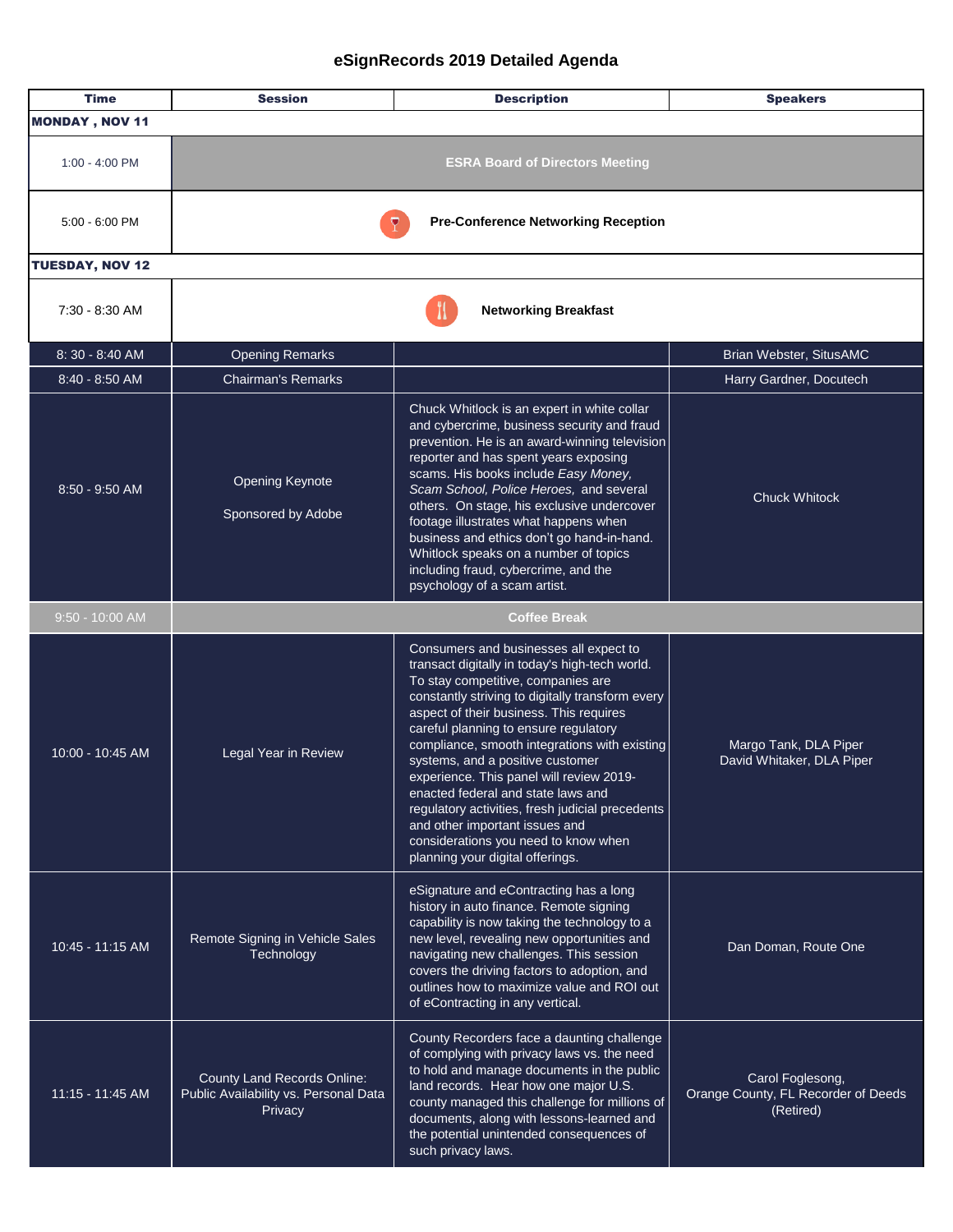| <b>Time</b>         | <b>Session</b>                                                                        | <b>Description</b>                                                                                                                                                                                                                                                                                                                                                                                                                                                                                                                                                                                                                              | <b>Speakers</b>                                                                                                                                   |
|---------------------|---------------------------------------------------------------------------------------|-------------------------------------------------------------------------------------------------------------------------------------------------------------------------------------------------------------------------------------------------------------------------------------------------------------------------------------------------------------------------------------------------------------------------------------------------------------------------------------------------------------------------------------------------------------------------------------------------------------------------------------------------|---------------------------------------------------------------------------------------------------------------------------------------------------|
| 11:45 AM - 12:45 PM |                                                                                       | <b>Roundtable Lunch</b>                                                                                                                                                                                                                                                                                                                                                                                                                                                                                                                                                                                                                         |                                                                                                                                                   |
| 12:45 - 1:15 PM     | Online Vehicle Marketplaces:<br>Opportunities and Compliance<br>Challenges            | This presentation discusses the legal<br>compliance challenges present when selling<br>and financing vehicles entirely (or mostly)<br>online. The presentation will discuss license<br>issues (sales finance and dealer license<br>challenges), governing law/choice of law<br>issues and how this impacts documentation<br>and servicing and logistical hurdles in<br>completing the car sale and financing online.                                                                                                                                                                                                                            | Susan Chylik, McGlinchey Stafford<br>Emily Honsa Hicks, McGlinchey Stafford                                                                       |
| $1:15 - 1:30$ PM    | <b>Quick Demo</b>                                                                     |                                                                                                                                                                                                                                                                                                                                                                                                                                                                                                                                                                                                                                                 |                                                                                                                                                   |
| $1:30 - 2:00$ PM    | Advancements in eClosings:<br>eSignatures Aren't Just for the<br><b>Grocery Store</b> | Mortgage eClosings have seen<br>unprecedented growth in 2019, with more<br>eNotes registered in the first quarter than in<br>all of 2018. Come hear the latest updates on<br>eClosing technology, trends, and process<br>implementation.                                                                                                                                                                                                                                                                                                                                                                                                        | Harry Gardner, Docutech<br>Brian Webster, SitusAMC                                                                                                |
| 2:00 - 2:45 PM      | <b>Blockchain</b>                                                                     | Blockchain can provide an advanced solution<br>framework to solve real-world challenges that<br>traditional databases aren't well-suited for.<br>Joe Roets is the founder and CEO of Seattle-<br>based Dragonchain, and has led or<br>contributed to projects at companies like<br>Overstock, Coinbase, Symbiont, and The<br>Walt Disney Company. Come hear this<br>visionary and thought leader in blockchain<br>technology talk about practical applications<br>for blockchain -- when and why does it<br>provide a superior solution for specific use<br>cases?                                                                              | Joe Roets, Dragonchain                                                                                                                            |
| 2:45 - 3:00 PM      |                                                                                       | <b>Refreshment Break</b>                                                                                                                                                                                                                                                                                                                                                                                                                                                                                                                                                                                                                        |                                                                                                                                                   |
| $3:00 - 3:45$ PM    | <b>ESRA Public Policy Committee</b><br>Report                                         | ESRA's Public Policy Committee leads will<br>report on the past year of ESRA advocacy<br>and education efforts, current priorities, and<br>plans for 2020 and beyond.                                                                                                                                                                                                                                                                                                                                                                                                                                                                           | Ken Moyle                                                                                                                                         |
| $3:45 - 4:45$ PM    | The Impact of State Privacy Laws: Is<br>CCPA Just the Tip of the Iceberg?             | Europe's GDPR law introduced a challenging<br>framework of requirements for digital privacy,<br>including "the right to be forgotten." The<br>California Consumer Privacy Act of 2018, or<br>CCPA, brought similar challenges to the U.S.<br>Now, other states are considering passing<br>their own data privacy laws. This panel of<br>legal experts will discuss the framework of<br>CCPA and how you can start preparing today<br>to meet the daunting possiblity of 50 different<br>state privacy laws in the future, and how<br>ESRA is working to educate and avocate<br>federal options for consistency and alignment<br>moving forward. | Steve Bisbee, eOriginal<br>Jerry Buckley, Buckley, LLP<br>Jennifer Kashatus, DLA Piper<br>Rena Mears, DLA Piper<br>Gary Weingarden, Quicken Loans |
| 4:45 - 5:15 PM      | Clickwrap: Creating Billions of Binding<br>Contracts One Click at a Time              | Clickwrap agreements are everywhere -<br>websites, mobile apps, IOT. More legal terms<br>are accepted via "a click" every day than all<br>other forms of acceptance combined. In this<br>session we'll talk about how clickwraps work,<br>and how to deploy an effective clickwrap<br>strategy across any organization.                                                                                                                                                                                                                                                                                                                         | <b>Brian Powers, PactSafe</b>                                                                                                                     |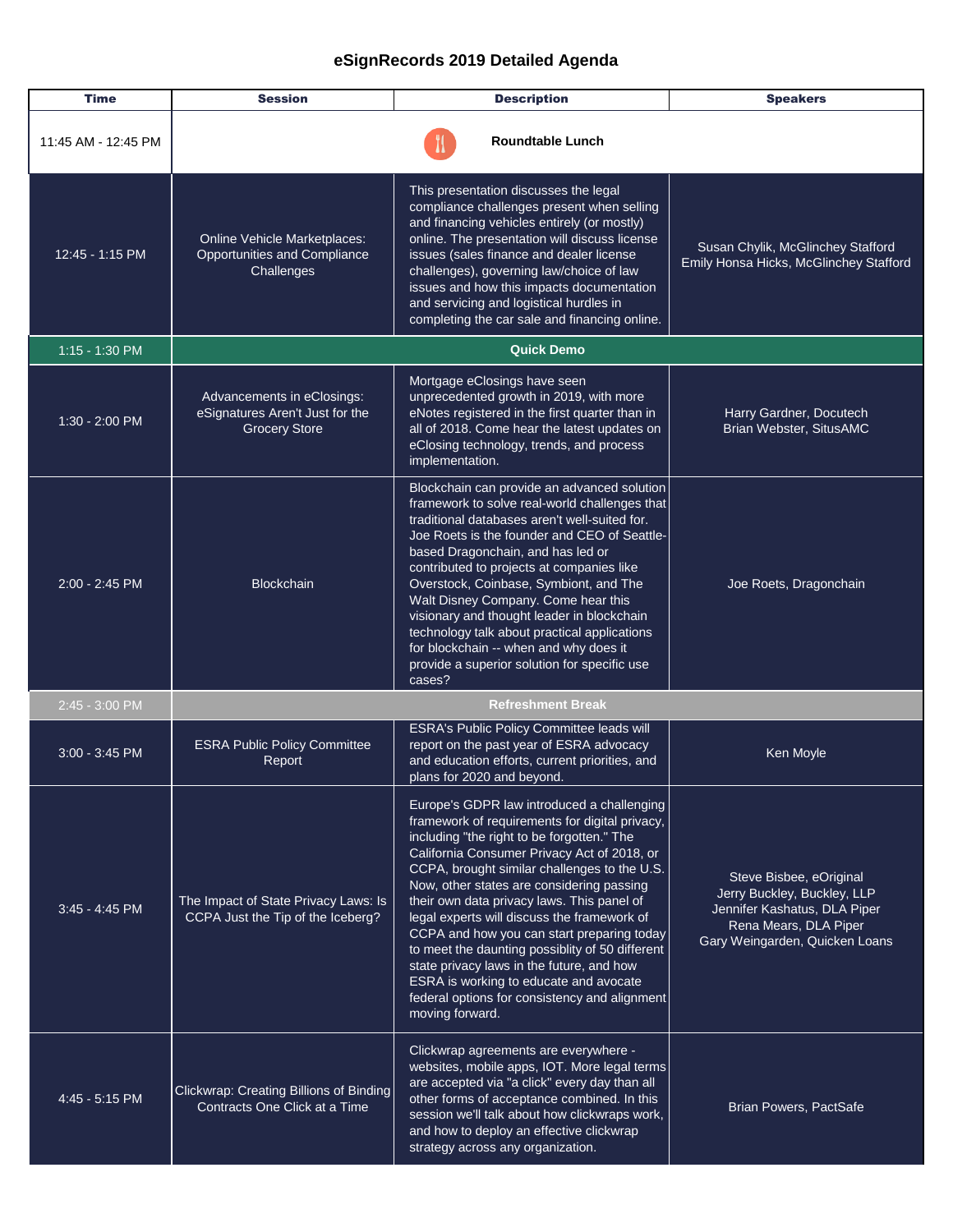| <b>Time</b>              | <b>Session</b>                                             | <b>Description</b>                                                                                                                                                                                                                                                                                                                                                                                                                                                                                                                                                                                                                                                                                                                                                                    | <b>Speakers</b>                                                                                                                                                                           |
|--------------------------|------------------------------------------------------------|---------------------------------------------------------------------------------------------------------------------------------------------------------------------------------------------------------------------------------------------------------------------------------------------------------------------------------------------------------------------------------------------------------------------------------------------------------------------------------------------------------------------------------------------------------------------------------------------------------------------------------------------------------------------------------------------------------------------------------------------------------------------------------------|-------------------------------------------------------------------------------------------------------------------------------------------------------------------------------------------|
| 5:30 - 6:30 PM           |                                                            | <b>Networking Reception</b>                                                                                                                                                                                                                                                                                                                                                                                                                                                                                                                                                                                                                                                                                                                                                           |                                                                                                                                                                                           |
| <b>WEDNESDAY, NOV 13</b> |                                                            |                                                                                                                                                                                                                                                                                                                                                                                                                                                                                                                                                                                                                                                                                                                                                                                       |                                                                                                                                                                                           |
| $8:00 - 9:00$ AM         |                                                            | <b>Networking Breakfast</b>                                                                                                                                                                                                                                                                                                                                                                                                                                                                                                                                                                                                                                                                                                                                                           |                                                                                                                                                                                           |
| $9:00 - 10:00$ AM        | The Road to RON:<br><b>Real World Considerations</b>       | Remote Online Notarization (RON) is<br>fundamentally changing the landscape for<br>real estate closings and for notarization of<br>documents across the business spectrum.<br>Bringing the notarial act into a fully<br>transparent digital workflow, RON is making<br>a host of notarized transactions more<br>convenient, secure and auditable. But there<br>are many considerations to be aware of as<br>RON rolls out state by state. Listen as our<br>panelists explore the issues and<br>opportunities in implementing RON in your<br>business or real estate workflow.                                                                                                                                                                                                         | Moderator:<br>Harry Gardner, Docutech<br>Panelists:<br>Renee Alberty, Notarize<br>Mark Ladd, Simplifile<br>Rick Triola, NotaryCam<br>Jonathan Mallinga, NexSys<br>Brian Webster, SitusAMC |
| $10:00 - 10:15$ AM       |                                                            | <b>Coffee Break</b>                                                                                                                                                                                                                                                                                                                                                                                                                                                                                                                                                                                                                                                                                                                                                                   |                                                                                                                                                                                           |
| 10:15 - 11:15 AM         | Online Identity Authentication in the<br>Era of Deep Fakes | Identity authentication is a critical component<br>of transactions. This has always been true in<br>the traditional paper context, and is equally<br>true in the digital context. The means for<br>validating identity online -- and for detecting<br>fraud and identity theft -- are rapidly evolving<br>and racing to stay ahead of ever-more<br>sophisticated fraudsters. The stakes could<br>not be higher: If identity validation for critical<br>transactions is inadequate, confidence in the<br>integrity of digital transactions is at risk. This<br>talk will survey the current means for<br>validating identity in the digital world, the<br>sophisticated audio and video technology for<br>identity "cheats," and the rapidly evolving<br>concept of "identity" itself. | Michael Chodos, Notarize                                                                                                                                                                  |
| 11:15 - 11:30 AM         |                                                            | <b>Break</b>                                                                                                                                                                                                                                                                                                                                                                                                                                                                                                                                                                                                                                                                                                                                                                          |                                                                                                                                                                                           |
| 11:30 AM - 12:30 PM      | The Inside Scoop on the ESIGN<br>Modernization Act of 2019 | Recent amendments have been proposed to<br>the ESIGN Act to validate the use of<br>blockchain and smart contracts in<br>transactions using electronic records and<br>signatures, and to reform and simplify the<br>process for obtaining consumer consent to<br>use electronic records and signatures in lieu<br>of required writings. These renowned<br>experts on ESIGN and related laws and<br>regulations will examine the current<br>proposals, explore alternative approaches to<br>address technology advances and the need<br>for simpler consumer consent, and discuss<br>how ESRA and its members can play a<br>leading role in charting a path forward.                                                                                                                    | Margo Tank, DLA Piper<br>David Whitaker, DLA Piper<br>Jerry Buckley, Buckley, LLP                                                                                                         |
| 12:30 - 1:30 PM          |                                                            | Lunch                                                                                                                                                                                                                                                                                                                                                                                                                                                                                                                                                                                                                                                                                                                                                                                 |                                                                                                                                                                                           |